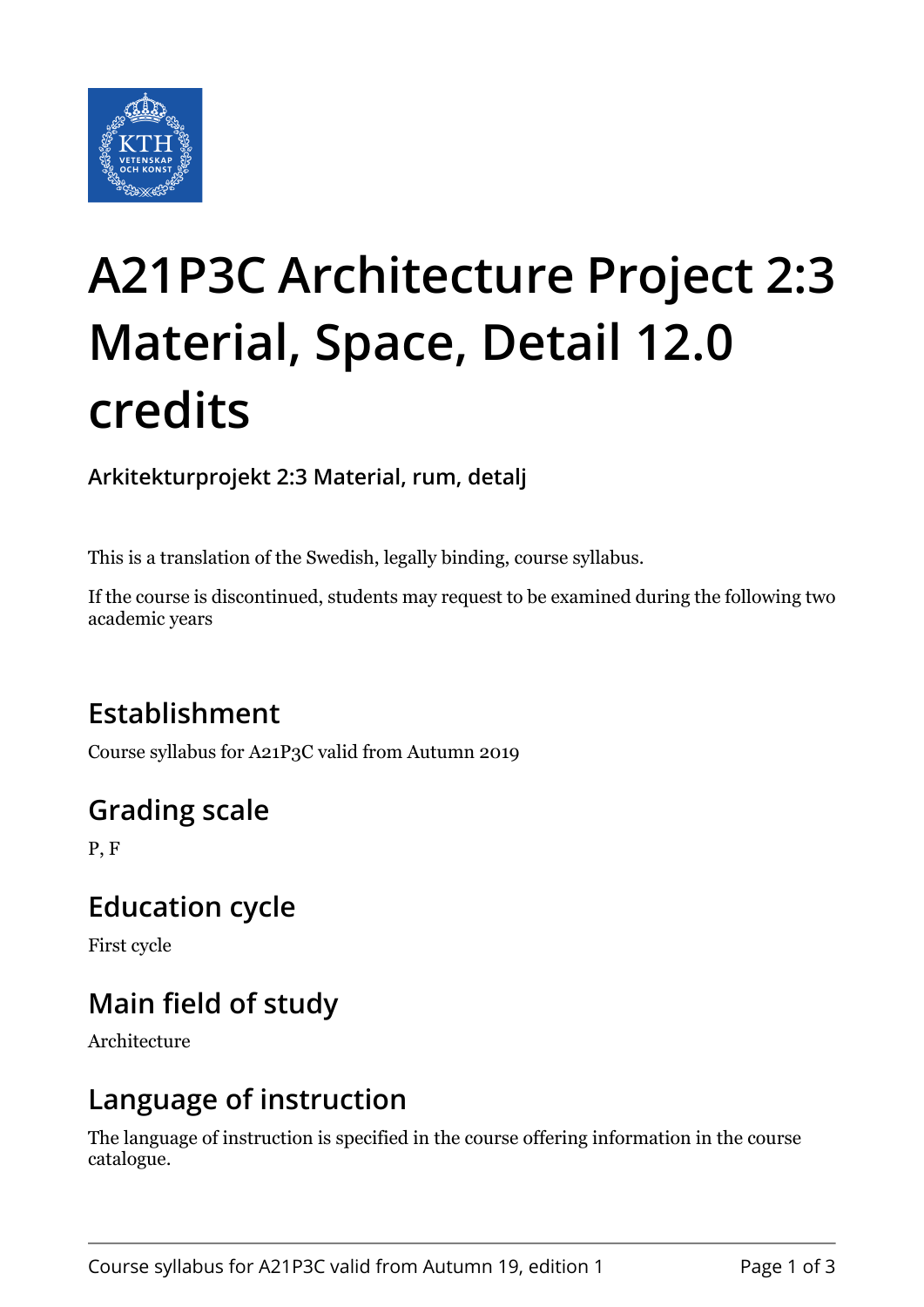# **Intended learning outcomes**

Through drawings, text, images, and both physical and digital models at various scales, students learn to:

 $\cdot$  from a design perspective, discuss and problematize the relations and exchange between the discipline of architecture and the profession of architecture;

 $\cdot$  develop and apply knowledge of the importance of the built environment today for the natural environment, climate change and energy use, and the building as a system; and

· reflect on the role of digital methods and tools in the architectural discipline and professional practice.

### **Course contents**

Through a small design project, students gain a deeper understanding of materials, space, and detail, and learn to articulate the relations between them. They generate and work with the various climatic conditions of the microclimate. Students explore the concept of matek rials—how they are manufactured, their physical properties and sensory qualities—through specific assignments and field trips. They develop their project's central detail in a methodical process involving studio exercises with support from instructors. They study climate conditions in relation to architectural qualities. The course focuses particularly on representing and examining space—spatial connections, spatial effects at different scales—in dialogue with discussions of how space is composed.

# **Specific prerequisites**

Approved project 2:1 (A21P1C). Projekt 2:2 (A21P2B) must be approved or assessed to be approved after completion.

# **Course literature**

To be announced at course start.

# **Examination**

• APRO - Architecture project, 12.0 credits, grading scale: P, F

Based on recommendation from KTH's coordinator for disabilities, the examiner will decide how to adapt an examination for students with documented disability.

The examiner may apply another examination format when re-examining individual students.

# **Other requirements for final grade**